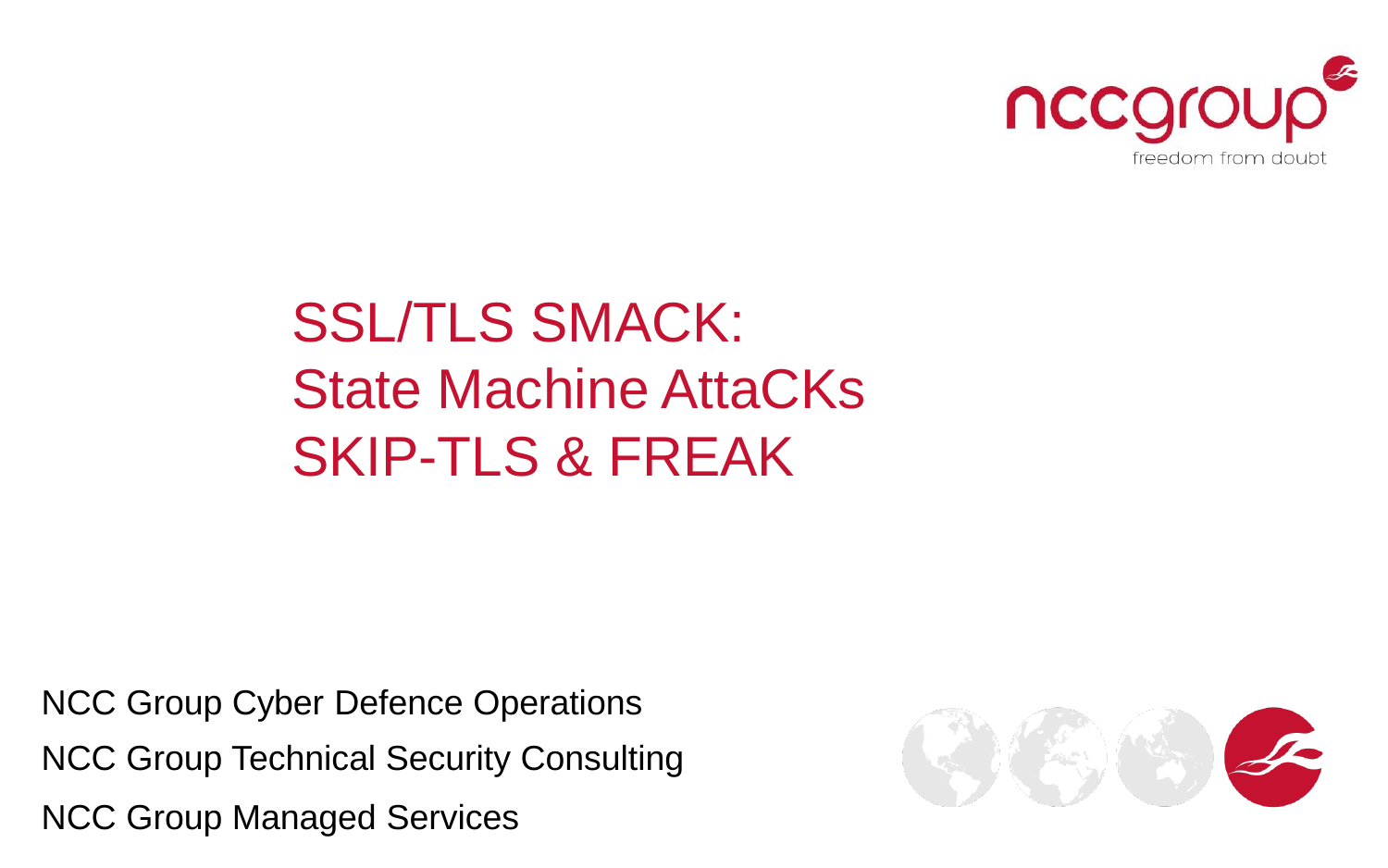

## **Headlines**

- Disclosed late March 3<sup>rd</sup> (EU time) <https://www.smacktls.com/>
- Two attacks
	- SKIP-TLS: spoofing and encryption removal
	- FREAK: downgrading of encryption
- Requires Man-in-the-Middle capabilities

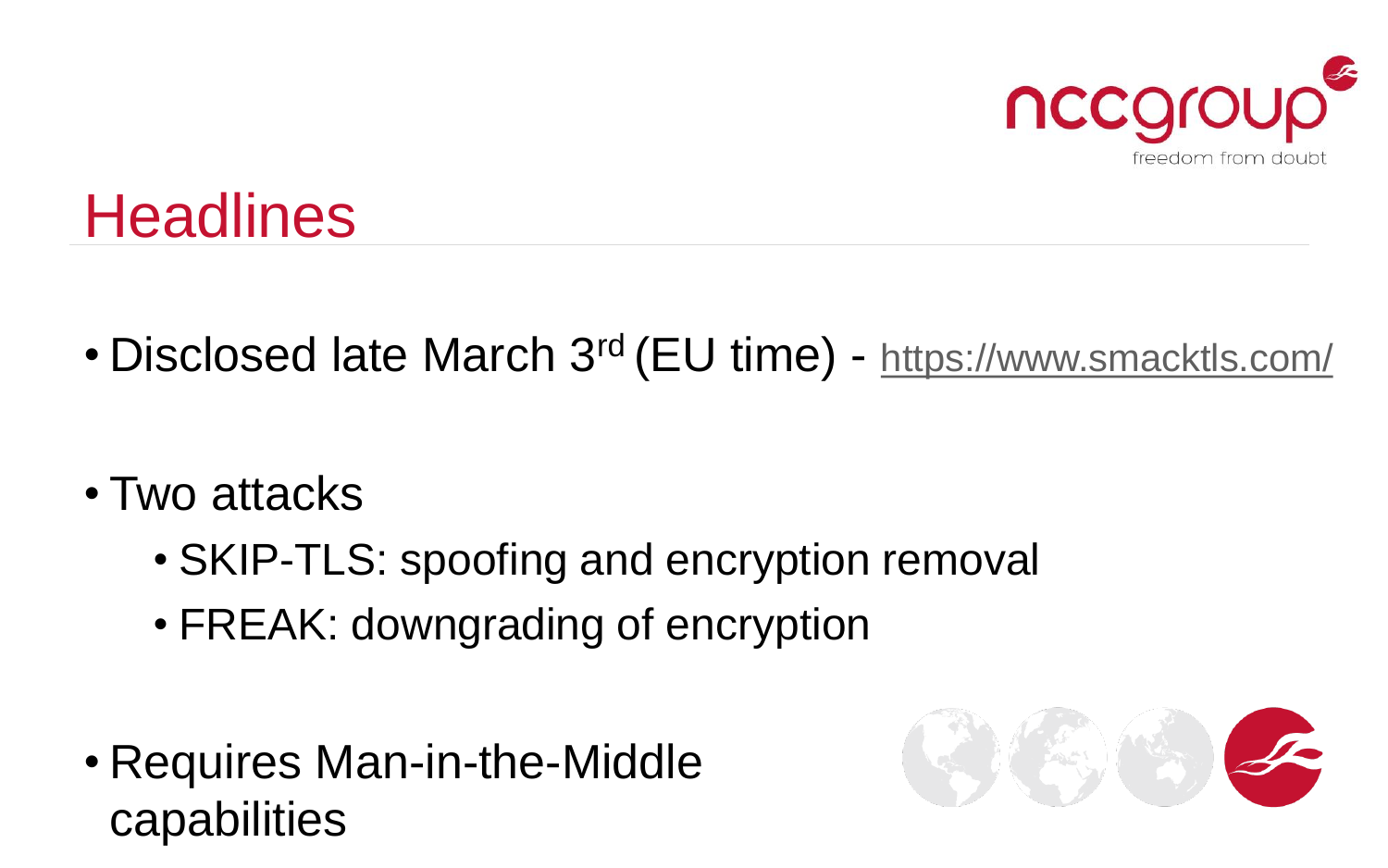

## Impact

- SKIP-TLS
	- Spoof any SSL/TLS certificate
	- Downgrade the connection to clear-text
- FREAK
	- Downgrade RSA negotiated connections to export cipher strength

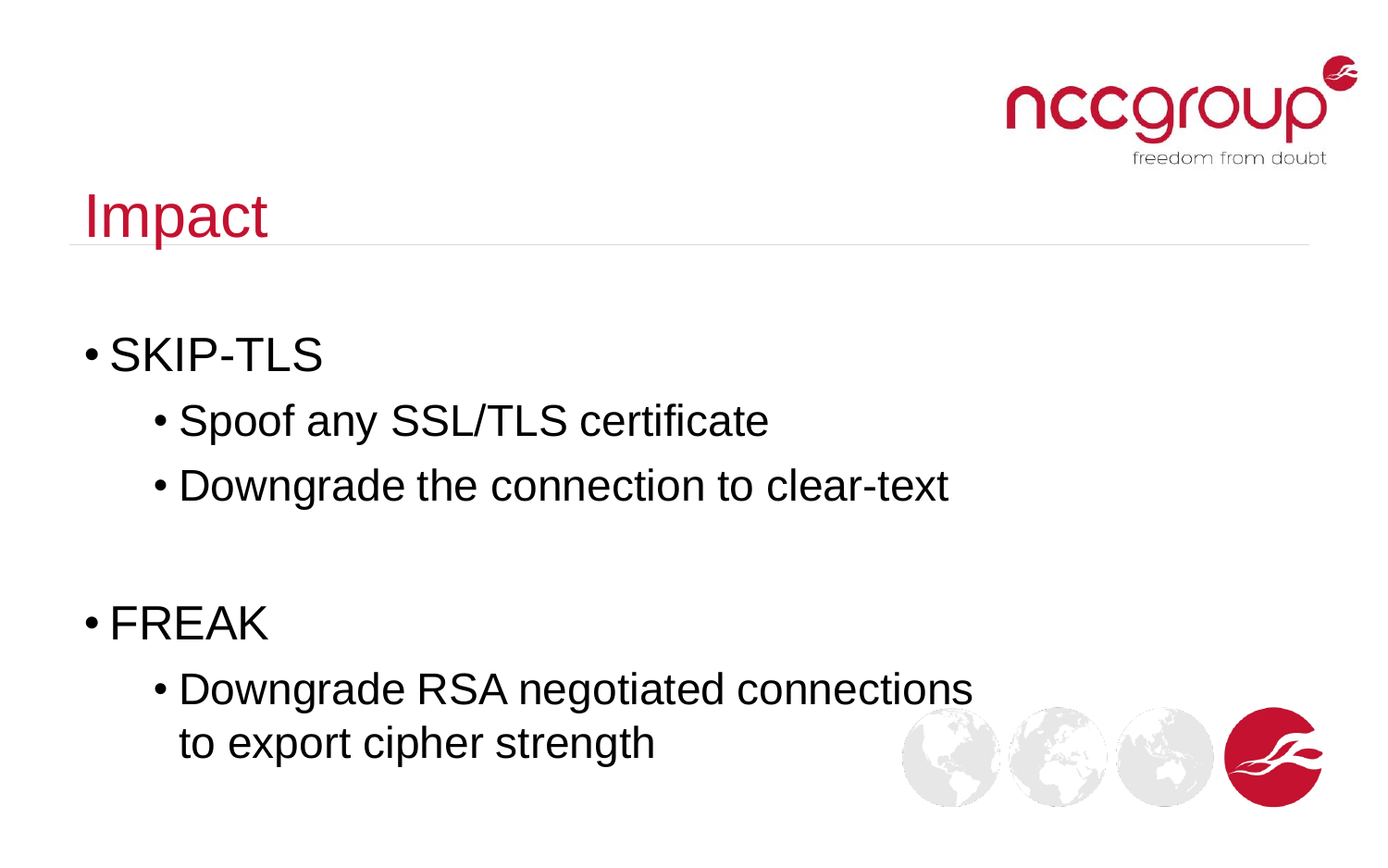

### What is impacted?

- SKIP-TLS
	- Java's JSSE
	- CyaSSL embedded system SSL/TLS library

#### • FREAK

- OpenSSL / LibreSSL libraries\*
- Safari / BlackBerry (OpenSSL)
- Android / WebView etc (OpenSSL)

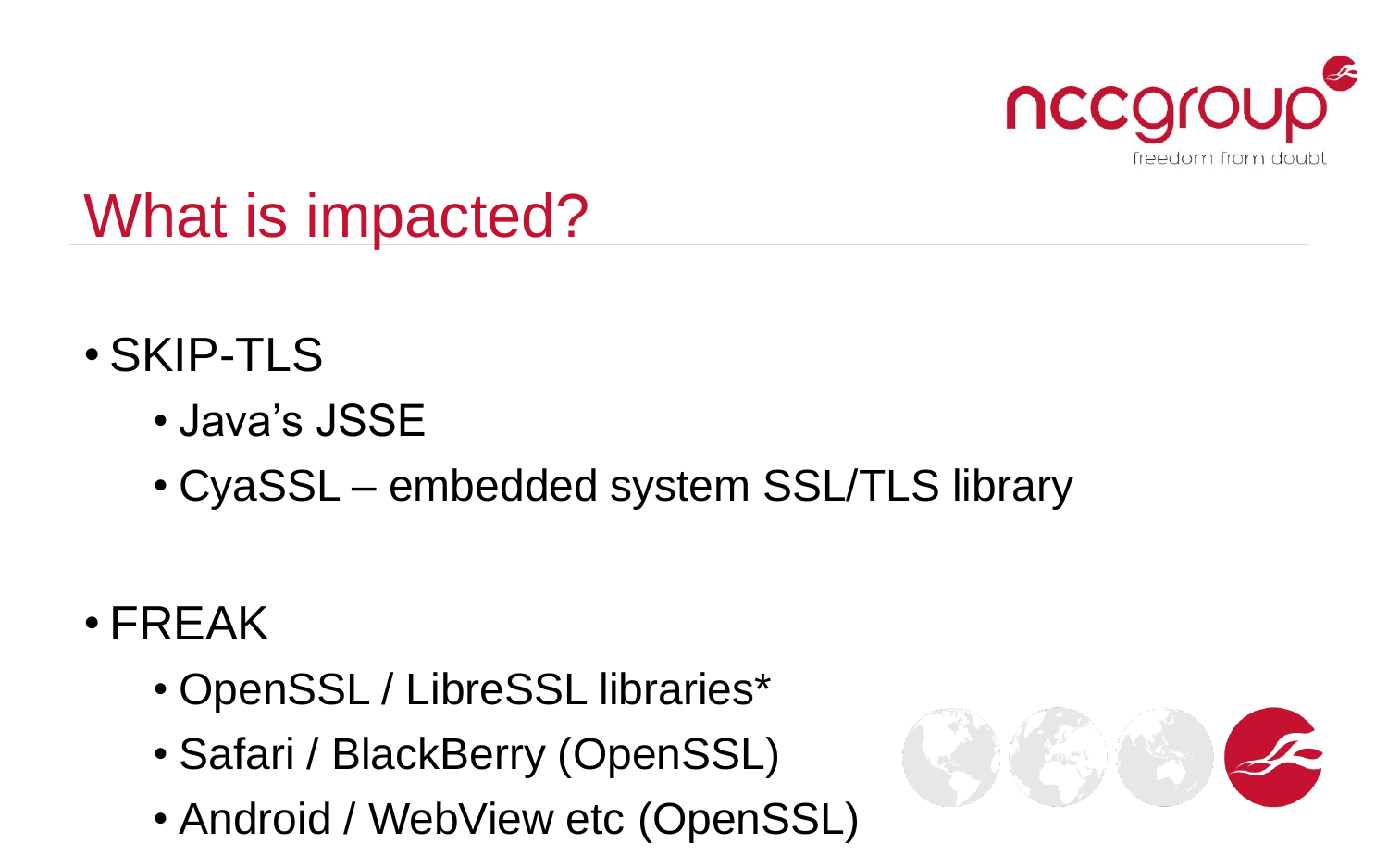

#### How would exploitation work?

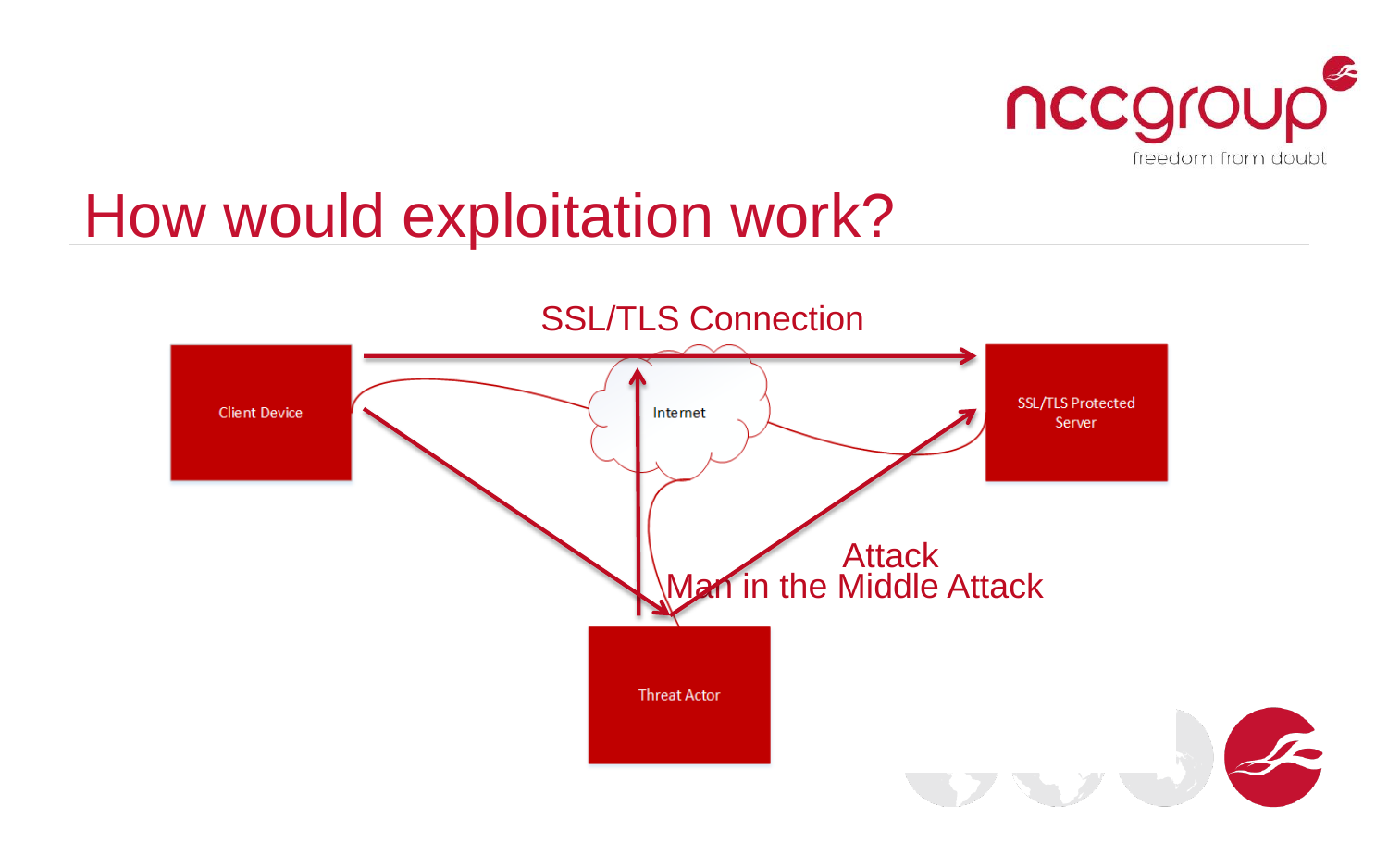

### What is required for Man-in-the-Middle

- Local network attack (ala Wi-Fi hotspot)
- Remote data path attack (rouge carrier / nation state / other)
- Other means such as DNS

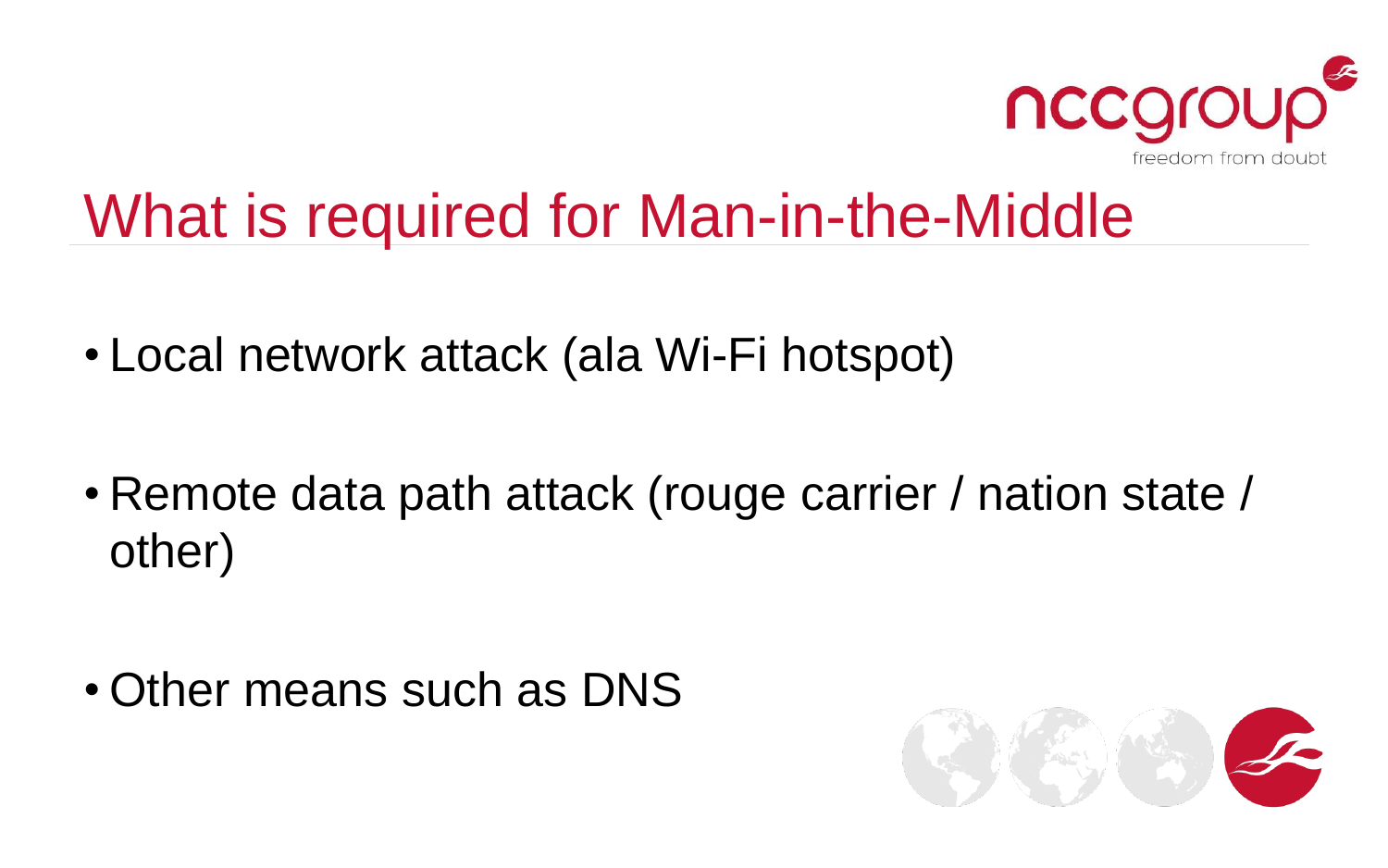

# Detecting and mitigating vulnerability

- Servers:
	- scan for export cipher support for all SSL/TLS server
	- disable to mitigate FREAK against your clients
- Clients:
	- use software inventory management and/or other analysis techniques
	- not possible to mitigate without upgrade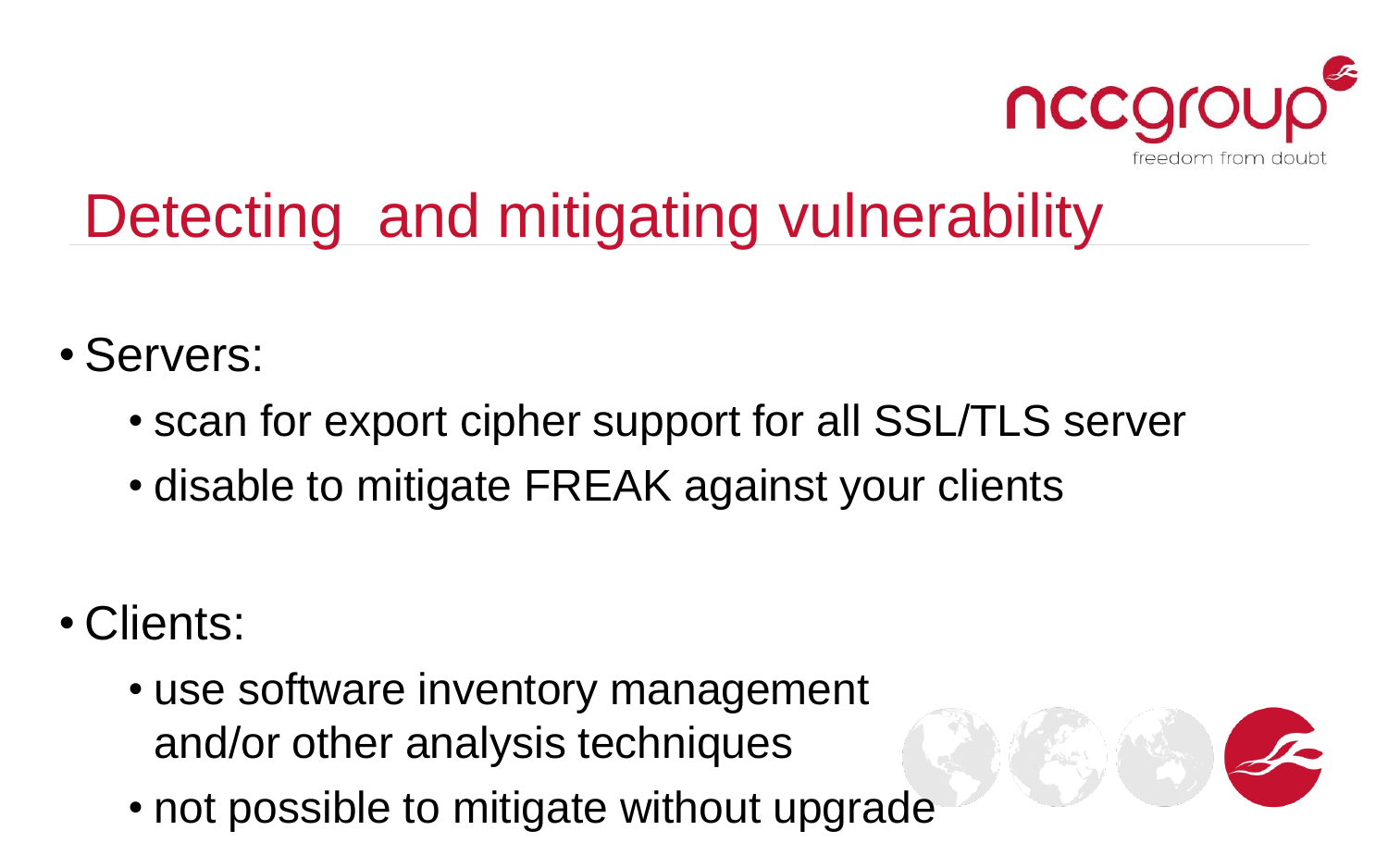

### Real world risk…

- Exploitation likelihood: less than Heartbleed
- Impact SKIP-TLS:
	- complete loss of identification authentication of server
	- complete loss of integrity and encryption
- Impact: FREAK
	- downgrade of encryption leading to complete loss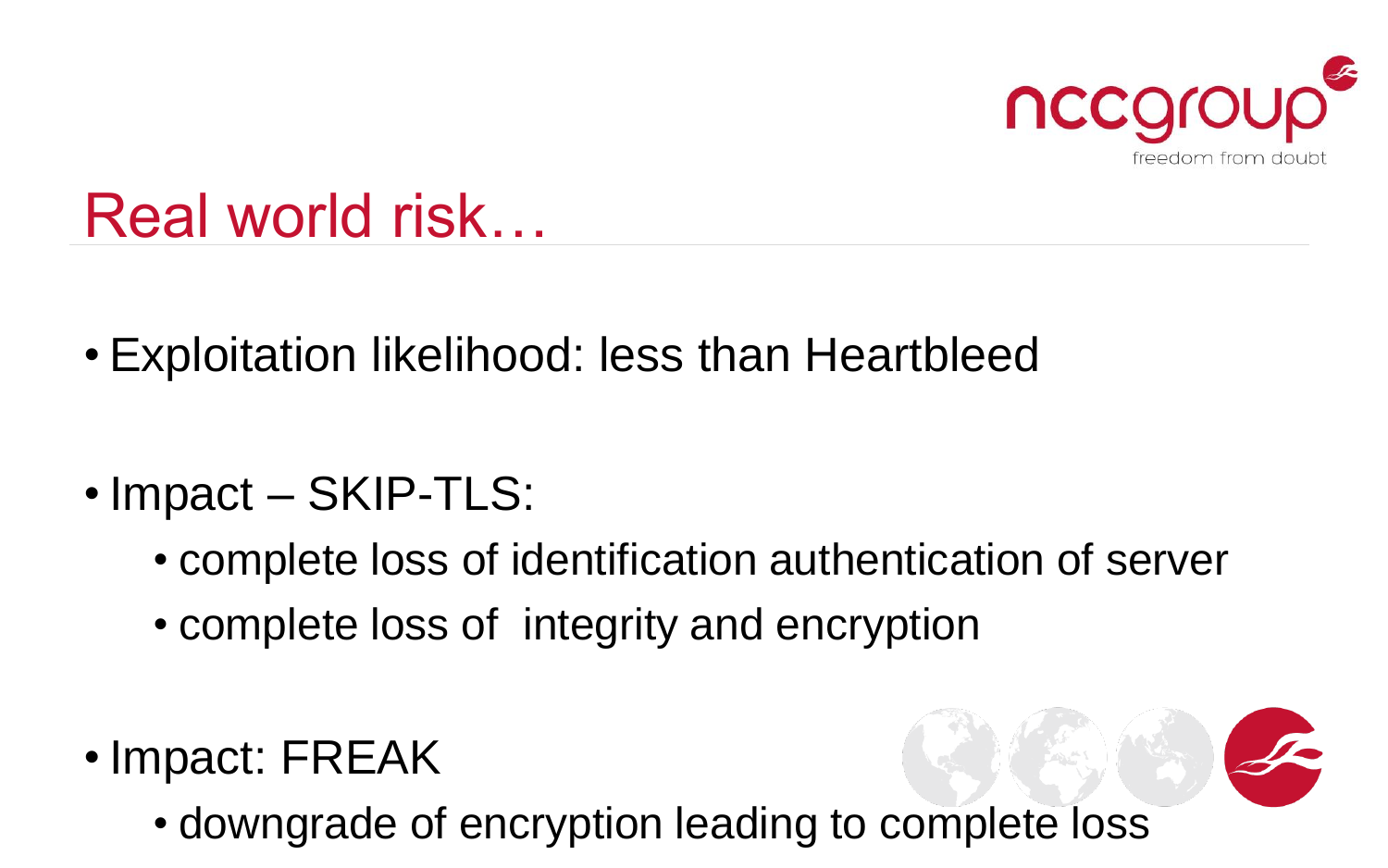

### Summary and conclusions

- Very serious but..
- … less mass scale exploitable than Heartbleed
- FREAK can be mitigated for your clients/customers at the sever

• FREAK/SKIP-TLS hard to mitigate at device level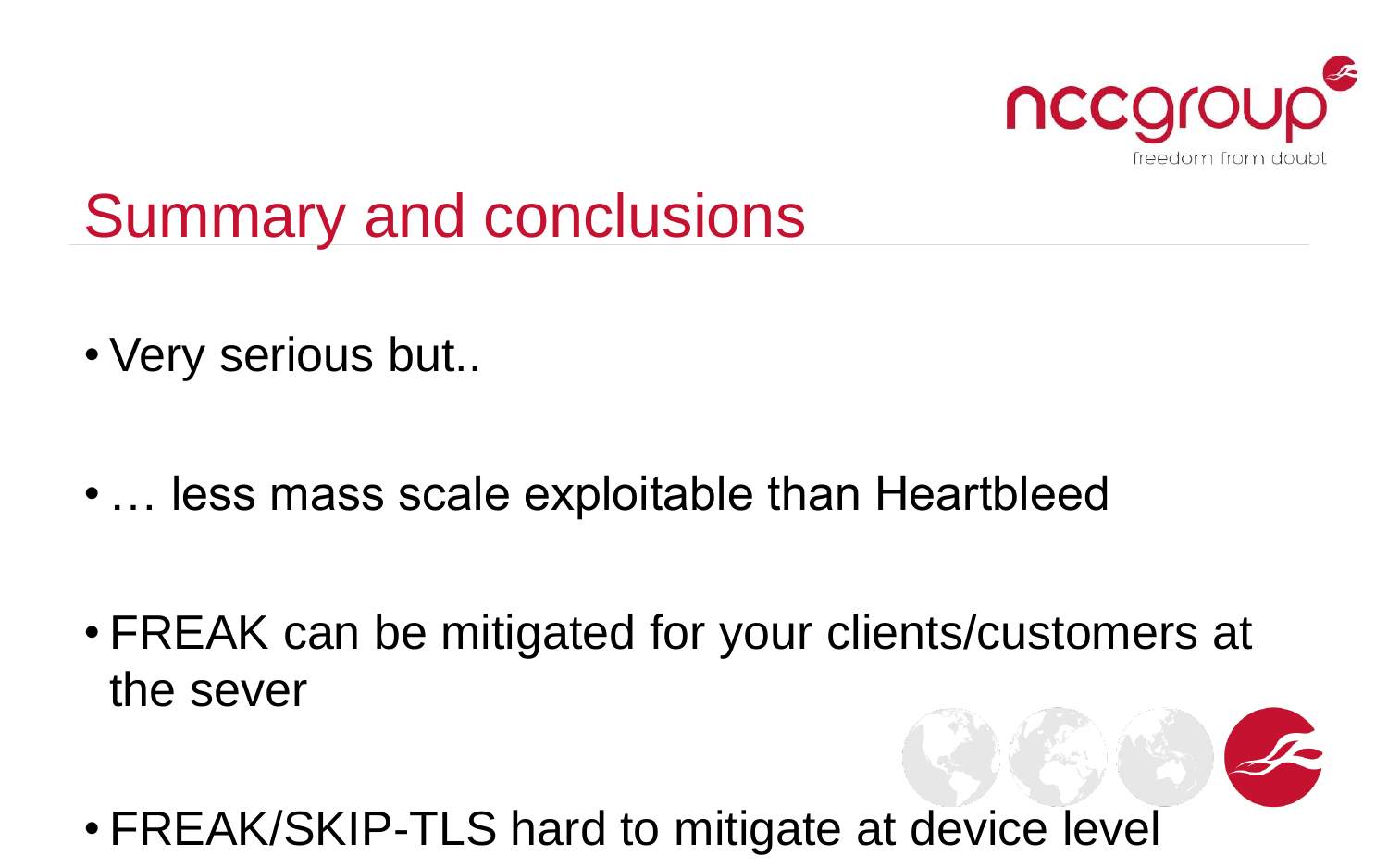

# Ongoing activities

NCC Group Cyber Defence Operations are looking at possible signatures for vulnerability as well as active attack.

Updates will be provided via the blog:

https://www.nccgroup.com/en/blog/2015/03/smack-skiptls-and-freak-ssltls-vulnerabilities/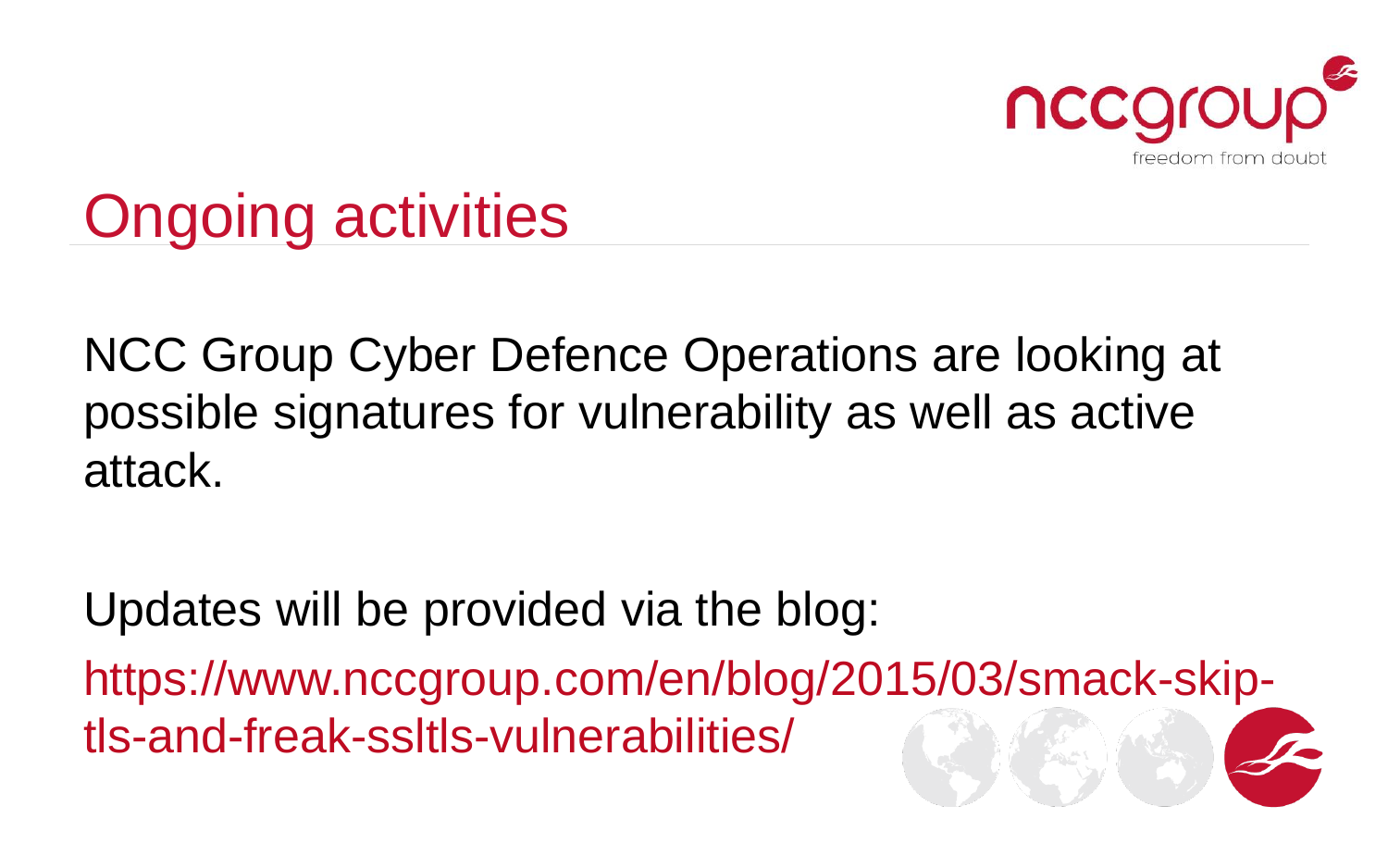#### Thanks! Questions?



#### **North America**

Atlanta Austin Chicago Mountain View New York San Francisco **Seattle** 

#### **Europe**

Manchester - Head Office Cheltenham Edinburgh Leatherhead London Milton Keynes Amsterdam Copenhagen Munich Zurich

#### **Australia** Sydney Blog: https://www.nccgroup.com/en/blog

#### Twitter: @NCCGroupInfoSec

Cyber Incident Response Team cirt@nccgroup.com